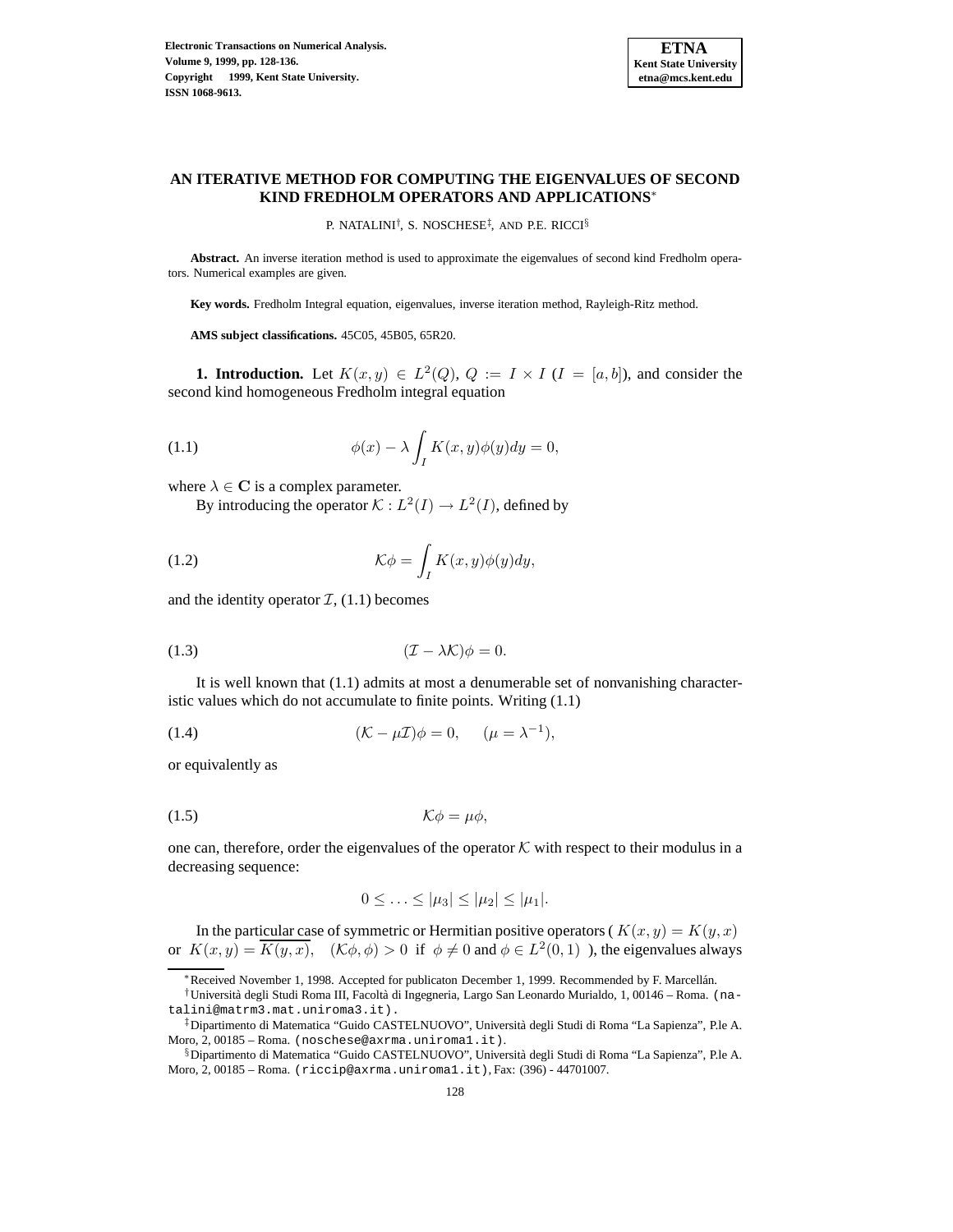exist, and in the last formula the modulus symbols can be avoided, since the eigenvalues are real and positive:

$$
(1.6) \qquad \qquad 0 < \ldots \leq \mu_3 \leq \mu_2 \leq \mu_1.
$$

We will limit ourselves to this last case, since this is the most important case in physical applications.

In this case it is well known that by using the Rayleigh-Ritz method (see, for example, [5]), for every  $n \in \mathbb{N}$ , we can find lower bound approximations for the eigenvalues (1.6). By using the *orthogonal invariants method*, due to G. Fichera, corresponding upper bounds for the same eigenvalues can always be computed. These two methods can be used in a general abstract framework, namely, they can be applied to any positive definite compact operator.

The orthogonal invariants method is sometimes computationally very expensive, so we developed simpler iterative method to approximate the eigenvalues when the Rayleigh-Ritz approximations have been computed.

This can be done by using the *inverse iteration method*, described in [1], which will be summarized in section 3. We note, however, that this method does not ensure monotone convergence of the iterations, while the method of Fichera produces monotone convergence, it is sometimes a cumbersome approach the eigenvalues approximation problem. In our opinion the inverse iteration method could be applied to more general situations, but for the sake of simplicity, we will limit ourselves to the above mentioned case of a second kind Fredholm operator.

In section 2 we will give, for completeness, a simple sketch of results of the Rayeigh-Ritz and Fichera theories.

In section 3 we will present the above-mentioned inverse iteration method. This method has been tested in different cases, and in particular in a very difficult one, connected with the computation of the eigenvalues of a kernel considered by A.M. Ostrowski (see [10], [6], [7], [9]).

A priori bounds for the absolute error are given using the Aronszajn Theorem.

**2. The Rayleigh-Ritz and orthogonal invariants methods.** Let  $\{v_k\}_{k\in\mathbb{N}}$  be a complete system of linearly independent vectors in a Hilbert space H, put  $V_{\nu} := span\{v_1, v_2, \dots, v_{\nu}\}\$ denote by  $P_{\nu}$  the orthogonal projector,  $P_{\nu} : \mathcal{H} \to \mathcal{V}_{\nu}$ , and consider a positive definite Hermitian operator  $T : \mathcal{H} \to \mathcal{H}$  and the corresponding eigenvalue problem

(2.1)  $T\phi = \mu\phi$ .

PROPOSITION 1. (Rayleigh-Ritz). *Consider the positive eigenvalues*

(2.2) 
$$
\mu_1^{(\nu)} \ge \mu_2^{(\nu)} \ge \ldots \ge \mu_\nu^{(\nu)}
$$

*of the operator*  $P_{\nu}TP_{\nu}$ *. Then the following hold:* 

*1. The positive eigenvalues (2.2) of*  $P_{\nu}TP_{\nu}$  *are obtained by solving the equation:* 

$$
det\{(Tv_j,v_h)-\mu(v_j,v_h)\}=0, j,h=1,\ldots,\nu,
$$

 $(\mu = 0$  *is always an eigenvalue of*  $P_{\nu}TP_{\nu}$ *).* 

*2. For any fixed k and for any*  $\nu \geq k$  *the following inequalities hold true* 

$$
\mu_k^{(\nu)} \le \mu_k^{(\nu+1)} \le \mu_k.
$$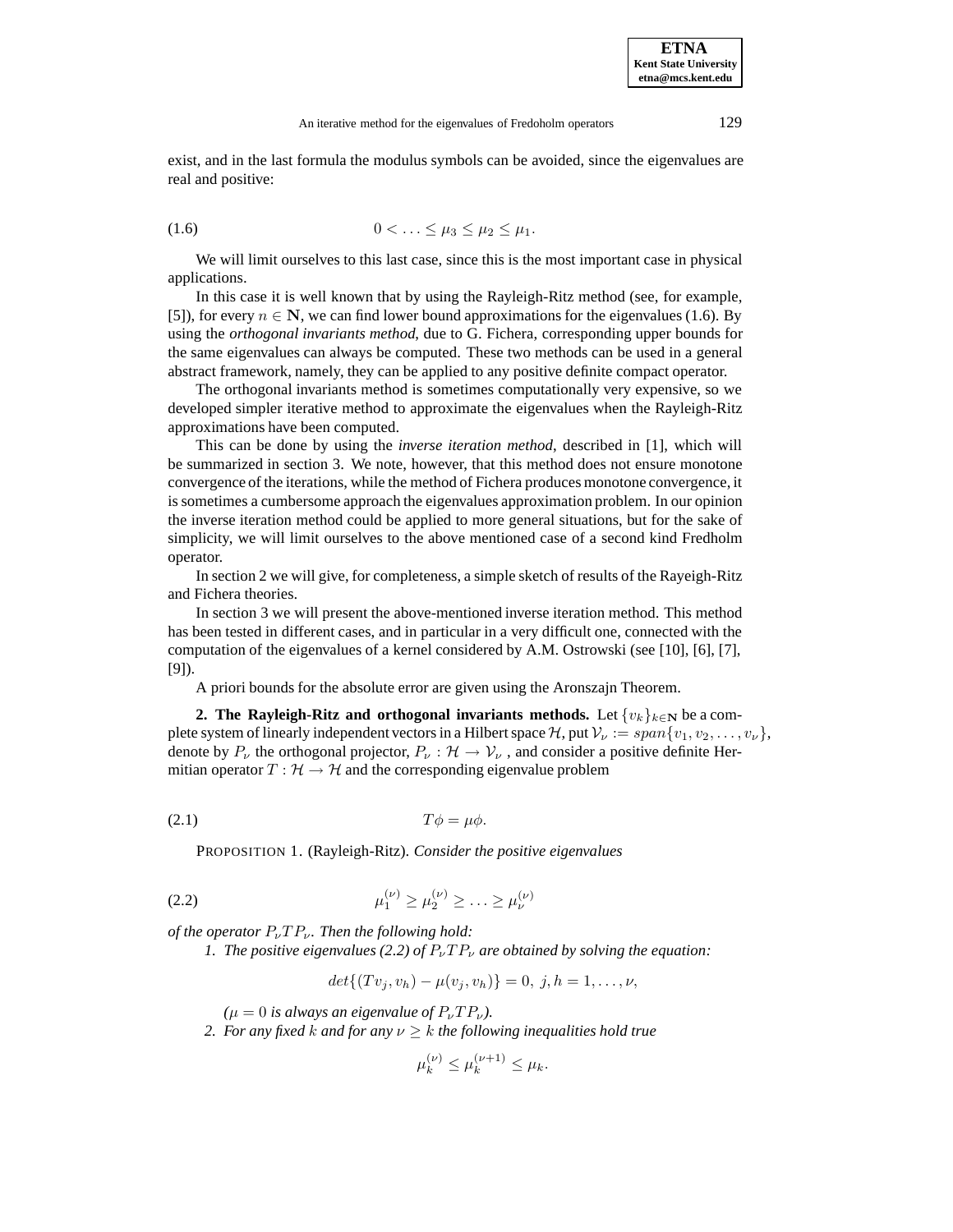## *3. The limit condition is valid*

$$
\lim_{\nu \to \infty} \mu_k^{(\nu)} = \mu_k.
$$

That is, the Rayleigh-Ritz method always gives lower bounds for the first  $\nu$  eigenvalues of the operator  $T$ , and furthermore these lower bounds become closer and closer to the exact eigenvalues, when  $\nu$  increases.

The method of the orthogonal invariants was introduced by G. Fichera [4] and [5], and provides upper bounds for these eigenvalues. In these papers G. Fichera defines a complete system of orthogonal invariants for a given operator  $T$  as a complete sequence of numbers which is invariant under the equivalence of operators and by means of which *all* the eigenvalues of T can be recovered (completeness).

Such a system must depend only on the eigenvalues of  $T$  which remain unchanged under unitary equivalence. Theoretically we could consider the system of numbers defined by

$$
\mathcal{I}_s^n(T) := \sum_{k_1 < k_2 < \ldots < k_s} \left[ \mu_{k_1} \mu_{k_2} \cdots \mu_{k_s} \right]^n,
$$

for any fixed s (order of the invariant) and  $n = 1, 2, 3, \ldots$  (degree of the invariant), *provided that all these numbers can be computed independently by the knowledge of the eigenvalues of* T . As a matter of fact G. Fichera proved (see the following Proposition 2) that the knowledge of the system  $\mathcal{I}_s^n(T)$  (s fixed,  $n = 1, 2, 3, \ldots$ ) permits to recover all the eigenvalues of T.  $\bf I$ 

$$
\mathsf{Let}\,
$$

$$
v_1^{(\nu)}, v_2^{(\nu)}, \ldots, v_{\nu}^{(\nu)},
$$

be normalized eigenvectors of  $P_{\nu}TP_{\nu}$  corresponding to the eigenvalues (2.2) and set

$$
\mathcal{V}_{\nu}^{(k)} := span\{v_1^{(\nu)}, \dots, v_{k-1}^{(\nu)}, v_{k+1}^{(\nu)}, \dots, v_{\nu}^{(\nu)}\}\
$$

and let  $P_{\nu}^{(k)}$  be the orthogonal projector  $P_{\nu}^{(k)}$  :  $\mathcal{H} \rightarrow \mathcal{V}_{\nu}^{(k)}$ .

PROPOSITION 2. (Fichera)  $\hat{H}^n(\hat{T}) < \infty$ , for any fixed  $n, s \in \mathbb{N}$  and  $\forall k, k \leq n$ , put

$$
\sigma_k^{(\nu)} := \left[ \frac{\mathcal{I}_s^n(T) - \mathcal{I}_s^n(P_{\nu}TP_{\nu})}{\mathcal{I}_{s-1}^n(P_{\nu}^{(k)}TP_{\nu}^{(k)})} + [\mu_k^{(\nu)}]^n \right]^{\frac{1}{n}}
$$

*Then*

$$
\sigma_k^{(\nu)} \ge \sigma_k^{(\nu+1)} \ge \mu_k,
$$

*and the limit condition*

$$
\lim_{\nu \to \infty} \sigma_k^{(\nu)} = \mu_k
$$

*holds.*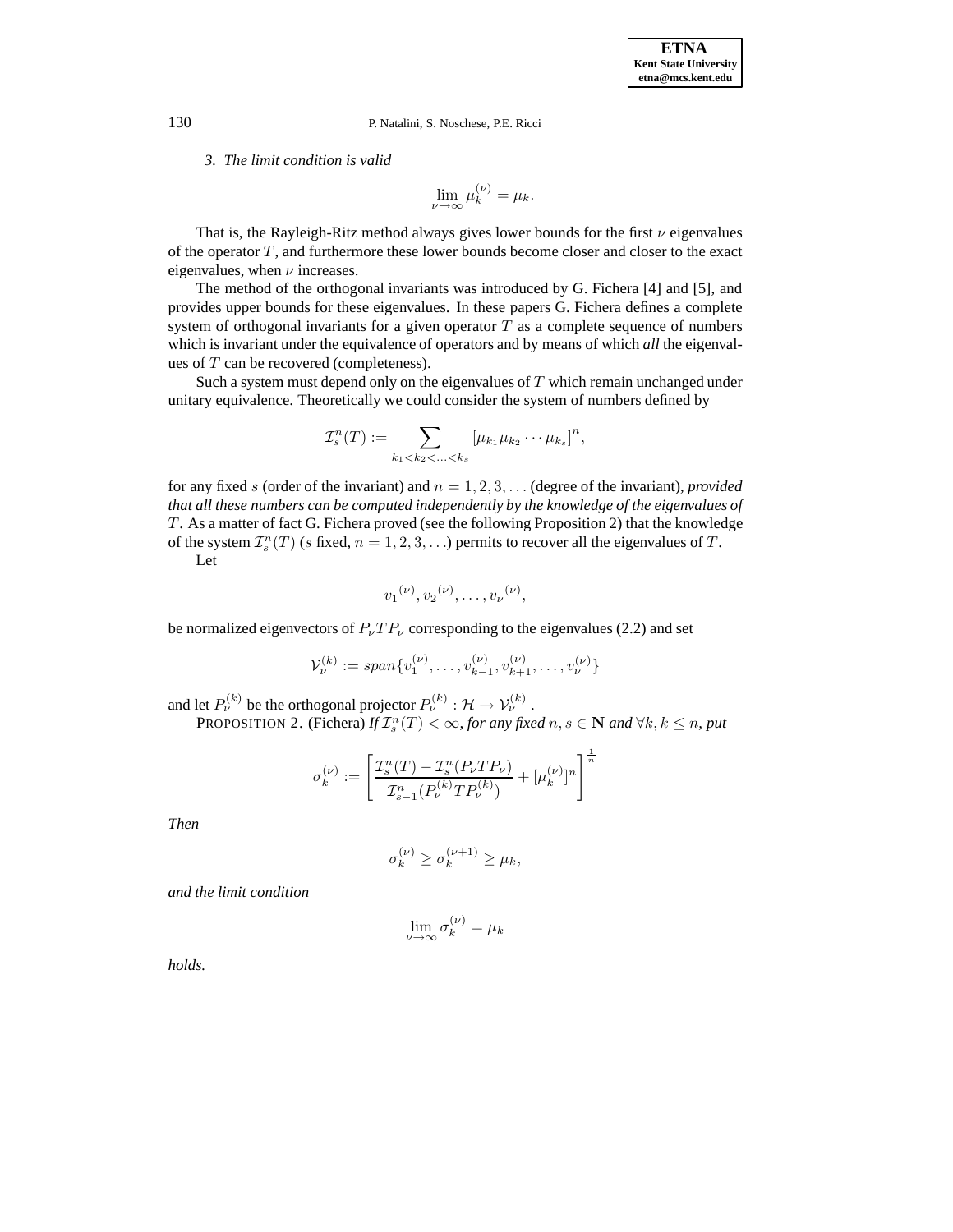**ETNA Kent State University etna@mcs.kent.edu**

.

In the particular case we considered in section 1, namely, the case of a Hilbert space  $\mathcal{H} = L^2(I)$ , it follows that

$$
\forall n, s \in \mathbf{N}, \ T_s^n(T) < \infty \ \text{iff} \ T^n \varphi = \int_I K(x, y) \varphi(y) \, dy, \\ \text{where} \ K(x, y) = \int_I H(x, z) H(z, y) \, dz, \ H(x, y) = \overline{H(y, x)} \in L^2[Q].
$$

Then the orthogonal invariants can be expressed (see [4]) by the multiple integral

$$
\mathcal{I}_s^n(T) = \frac{1}{s!} \int_I \cdots \int_I f(x_1, \ldots, x_s) dx_1 \cdots dx_s,
$$

where  $f(x_1, \dots, x_s)$  denotes the Fredholm determinant

$$
f(x_1, x_2, \dots, x_s) := \begin{vmatrix} K(x_1, x_1) & K(x_1, x_2) & \dots & K(x_1, x_s) \\ K(x_2, x_1) & K(x_2, x_2) & \dots & K(x_2, x_s) \\ \dots & \dots & \dots & \dots & \dots \\ K(x_s, x_1) & K(x_s, x_2) & \dots & K(x_s, x_s) \end{vmatrix}
$$

Note that, at least in this case, the values of  $\mathcal{I}_s^n(T)$  are obtained independently of the proposition of  $T$  so that the method described in Proposition 2 (i.e. the orthogonal invariants eigenvalues of  $T$ , so that the method described in Proposition 2 (i.e. the orthogonal invariants method) can be applied.

In particular, for  $s = 1$ :

$$
\mathcal{I}_1^n(T) = \int_I K(x, x) dx = \int \int_Q |H(x, y)| dx dy,
$$

and, for  $s = 2$ :

$$
\mathcal{I}_2^n(T) = \frac{1}{2} \int \int_Q [K(x,x)K(y,y) - |K(x,y)|] dx dy.
$$

REMARK 2.1. *We insist that, in our opinion, the above mentioned methods give theoretically precise tools for approximating the eigenvalues of a positive definite compact operator in a Hilbert space*  $L^2(I)$ *, since they permit to control the error of the obtained approximation of the eigenvalue*  $\mu_k$  *by evaluating the difference*  $\sigma_k^{(\nu)} - \mu_k^{(\nu)}$ .

*However, the use of the orthogonal invariants method leads sometimes to very expensive compational procedures. In this case, we suggest the use of the iterative method described in section 3.*

**3. The inverse iteration method.** It is well known that the eigenvalue of maximum modulus of the operator  $K$  can be computed by using the Kellog method (see [8]). For the subsequent eigenvalues the *inverse iteration method*, which we now introduce, is nothing else than an extension of a classical method for matrices which is known as the *Wielandt method*.

Suppose we know an initial approximation  $\tilde{\mu}$  of the desired eigenvalue  $\mu_j$ ,  $j \geq 2$ , such that

$$
|\tilde{\mu} - \mu_j| < \frac{1}{2}
$$
 min  $\mu_k \neq \mu_j$   
\n $k = 1, 2, ..., \nu$ 

for a suitable choice of the integer  $\nu$ . In practice the desired eigenvalues will be replaced by their Raileigh-Ritz approximations, for sufficiently large  $\nu$ :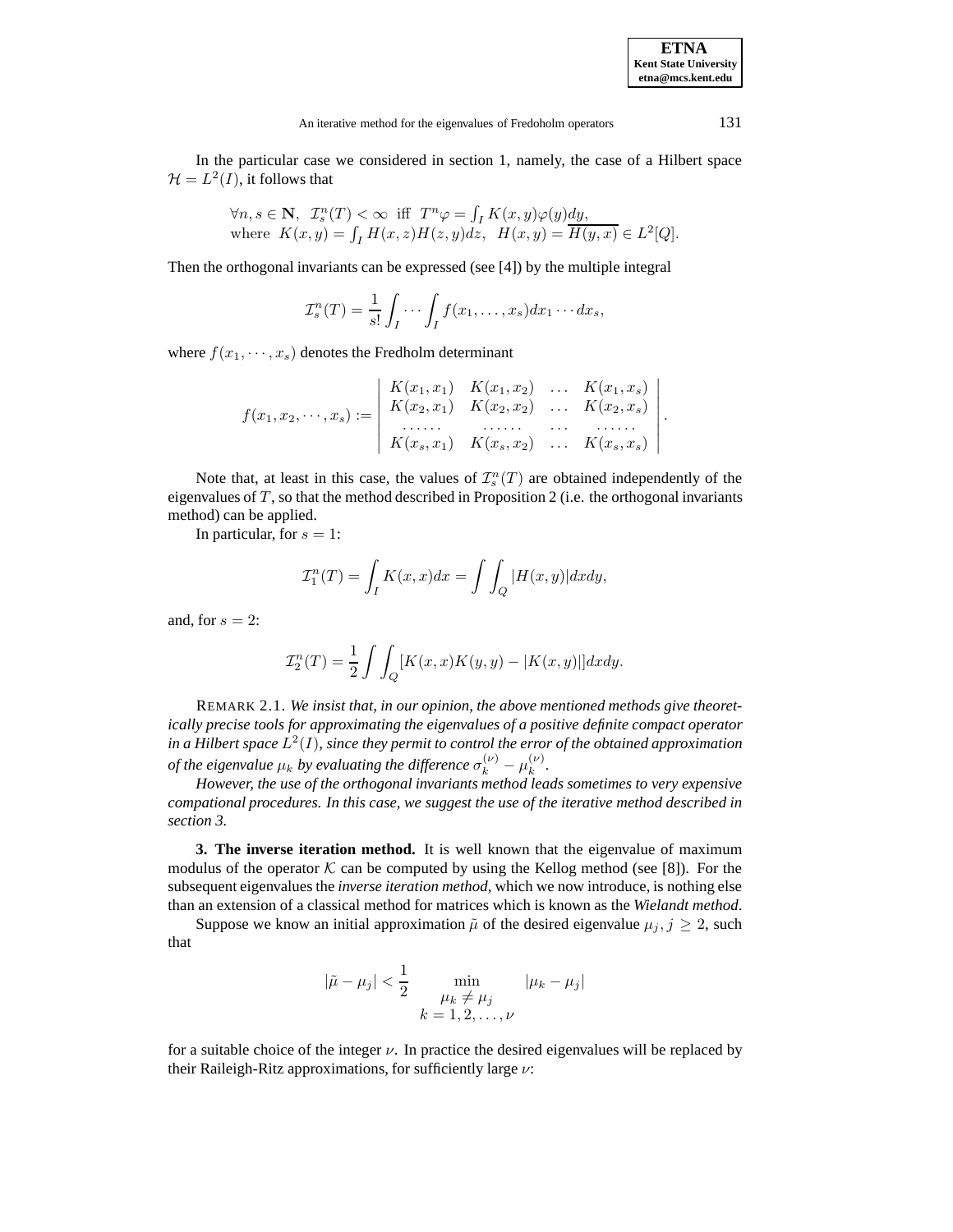(3.1) 
$$
|\tilde{\mu} - \mu_j^{(\nu)}| < \frac{1}{2} \min_{\substack{\mu_k^{(\nu)} \neq \mu_j^{(\nu)} \\ k = 1, 2, ..., \nu}} |\mu_k^{(\nu)} - \mu_j^{(\nu)}|.
$$

 $i$ From (1.5) we have

(3.2) 
$$
(\mathcal{K} - \tilde{\mu}\mathcal{I})\phi = (\mu - \tilde{\mu})\phi.
$$

Consequently, if  $\mu_j$  is an eigenvalue of K with eigenfunction  $\phi_j$ , then  $\mu_j - \tilde{\mu}$  is an eigenvalue of  $K - \tilde{\mu} \mathcal{I}$  with eigenfunction  $\phi_j$ . By writing (3.2) in the form

(3.3) 
$$
(\mathcal{K} - \tilde{\mu}\mathcal{I})^{-1}\phi = (\mu - \tilde{\mu})^{-1}\phi,
$$

it follows that  $(\mu_j - \tilde{\mu})^{-1}$  is an eigenvalue of  $(K - \tilde{\mu} \tilde{\mu})^{-1}$  with the same eigenfunction  $\phi_j$ .<br>By using condition (3.1), for  $\mu$  sufficiently large, the eigenvalue  $(\mu_j - \tilde{\mu})^{-1}$  becomes

By using condition (3.1), for *ν* sufficiently large, the eigenvalue  $(\mu_j - \tilde{\mu})^{-1}$  becomes (unique) eigenvalue of maximum modulus for the operator  $(K - \tilde{\mu} \tau)^{-1}$ . This leads the (unique) eigenvalue of maximum modulus for the operator  $(K - \tilde{\mu}L)^{-1}$ . This leads<br>to the possibility to apply the Kellog method in order to approximate  $(\mu - \tilde{\mu})^{-1}$  and a to the possibility to apply the Kellog method in order to approximate  $(\mu_j - \tilde{\mu})^{-1}$ , and a corresponding eigenfunction. This can be done in the usual way, starting from an arbitrary function  $\omega_0$  (which theoretically should not be orthogonal to the eigenspace associated with  $(\mu_j - \tilde{\mu})^{-1}$ ), and defining the sequence

$$
\omega_{n+1} := (\mathcal{K} - \tilde{\mu}\mathcal{I})^{-1}\omega_n, \quad (n = 0, 1, 2, \ldots).
$$

Then (see [8]):

(3.4) 
$$
\lim_{n \to \infty} \frac{||\omega_{n+1}||_2}{||\omega_n||_2} = (\mu_j - \tilde{\mu})^{-1},
$$

(3.5) 
$$
lim_{n\to\infty}\frac{\omega_{2n}}{||\omega_{2n}||_2}=\pm\phi_j.
$$

After computing the eigenvalue  $\xi_j := (\mu_j - \tilde{\mu})^{-1}$  to the prescribed accuracy (see section 4), one finds

$$
\mu_j = \frac{1}{\xi_j} + \tilde{\mu},
$$

so that, by recalling  $\mu = \lambda^{-1}(\tilde{\mu} =: \tilde{\lambda}^{-1})$ , we obtain, for the characteristic values of the kernel, the expressions

$$
\lambda_j = \frac{\tilde{\lambda}\xi_j}{\tilde{\lambda} + \xi_j}.
$$

It is important to note that (as in the finite dimensional case) we can avoid the determination of the inverse operator  $(K - \tilde{\mu} \mathcal{I})^{-1}$ , since the equation

$$
\omega_{n+1} = (\mathcal{K} - \tilde{\mu}\mathcal{I})^{-1}\omega_n
$$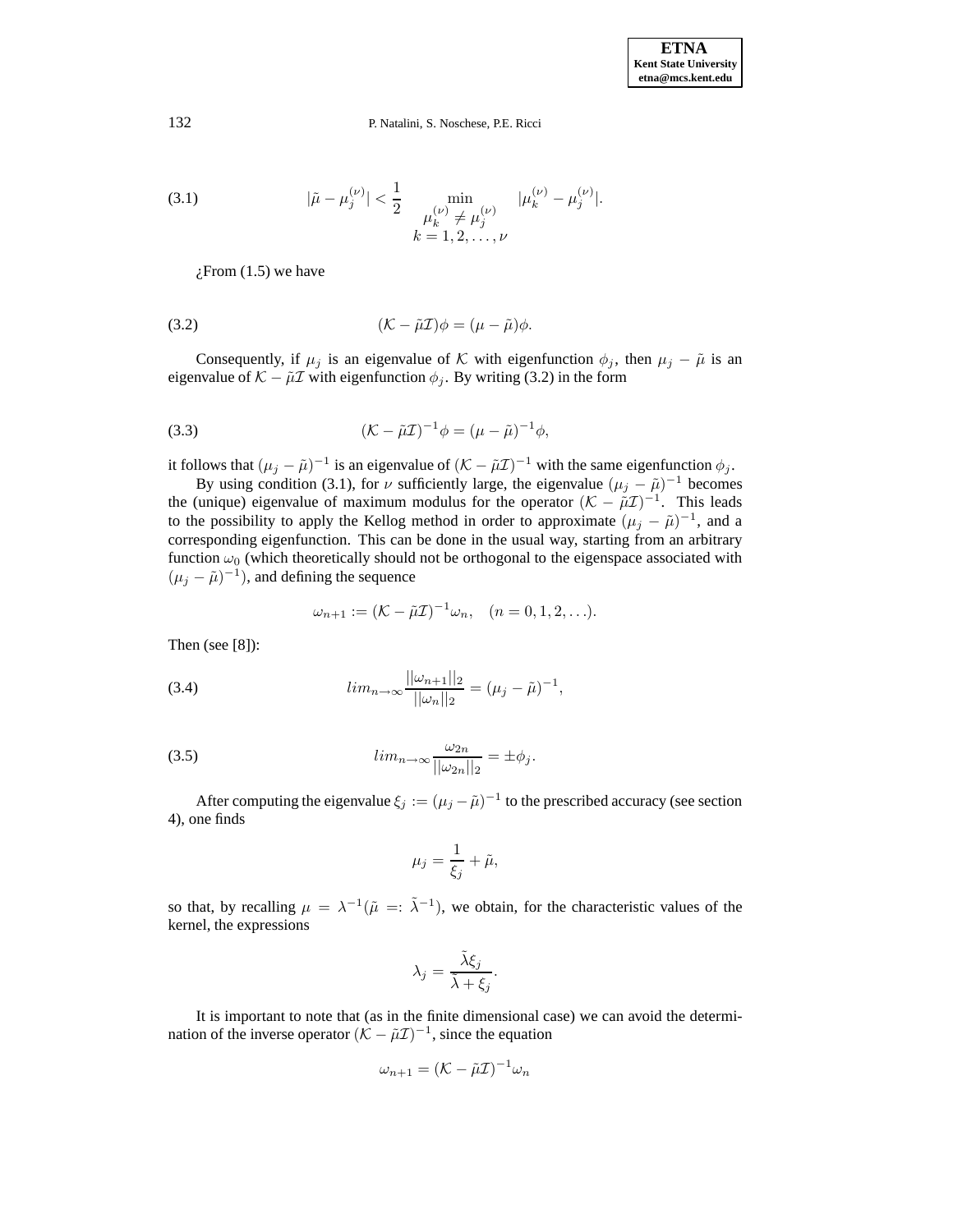is equivalent to

(3.6) 
$$
(\mathcal{K} - \tilde{\mu}\mathcal{I})\omega_{n+1} = \omega_n.
$$

However, this leads to the necessity to solve numerically, at each step, a Fredholm integral equation of the first kind. This can be done by using different methods (see [2],[3]), namely, we could use, for example, the Fast Galerkin method, or the Nyström method. The latter method was used in our calculations, since it turned out to be very simple and efficient both with respect to time and number of iterations. In applying the Nyström method we used the modified Gauss-Legendre quadrature formula with at most 60 nodes.

**4. Error estimate and prescribed accuracy.** The rate of convergence of the method is given by the formula:

$$
\frac{||\omega_n||_2}{||\omega_0||_2} = \mathcal{O}\left[ (\mu'(\mu_j - \tilde{\mu}))^n \right],
$$

where  $\mu' \neq (\mu_j - \tilde{\mu})^{-1}$  denotes a suitable eigenvalue of  $(K - \tilde{\mu}\mathcal{I})^{-1}$  (see [12]).

As a matter of fact, from the numerical point of view, the use of Nyström method in the solution of equation (3.6) is substantially equivalent to the substitution of the original kernel  $K(x, y)$  by an approximating kernel  $K(x, y)$  given by a suitably defined two-dimensional step function (that is, instead of the original operator, we consider an approximating finite dimensional operator given by a suitable matrix).

In order to define this finite dimensional operator, and to discuss the accuracy of our approximation we introduce some notations.

Let  $n$  be the number of nodes in the application of the Nyström method, and denote by  $x_1, x_2, \ldots, x_n$  (or  $y_1, y_2, \ldots, y_n$ ) the knots of the modified Gauss-Legendre quadrature formula on the x (or y) axis, and by  $w_1, w_2, \ldots, w_n$  the corresponding Christoffel constants.

In the sequel we suppose that the kernel is sufficiently regular in  $Q := [0, 1] \times [0, 1]$ , and precisely such that the Peano-Jordan measure of the eventual singularities of  $K$  in  $Q$  is zero. These assumptions are natural when dealing with a compact operator.

Divide Q into the sub-squares  $Q_{i,j}$  defined by

$$
Q_{i,j} := \left\{ (x,y) | \sum_{l=1}^{i-1} w_l \leq x < \sum_{l=1}^{i} w_l; \sum_{k=1}^{j-1} w_k \leq y < \sum_{k=1}^{j} w_k \right\},
$$

assuming  $\sum_{s=1}^{i-1} w_s := 0$ , if  $i = 1$ , and recalling that  $\sum_{s=1}^{n} w_s = 1$ . Denote by  $Q_{i,j}^*$  those particular sub-squares in which  $K(x, y)$  is not bounded, then define

(4.1) 
$$
\tilde{K}(x, y) = \begin{cases} K(x_i, y_j), & \text{if } (x, y) \in Q_{i,j} \\ K_{i,j}, & \text{if } (x, y) \in Q_{i,j}^*, \end{cases}
$$

where  $K_{i,j}$  are such constants that

$$
||K(x,y) - \tilde{K}(x,y)||_{L^2(\cup_{i,j} Q^*_{i,j})} < \epsilon,
$$

where  $\epsilon$  denotes an acceptable error tolerance. This condition can always be satisfied provided that  $n$  is sufficiently large.

Then the numerical computation by using the inverse iteration method yields to approximate the exact eigenvalues  $\tilde{\mu}_j$ ,  $(j = 1, 2, ..., n)$  of the kernel  $K(x, y)$ .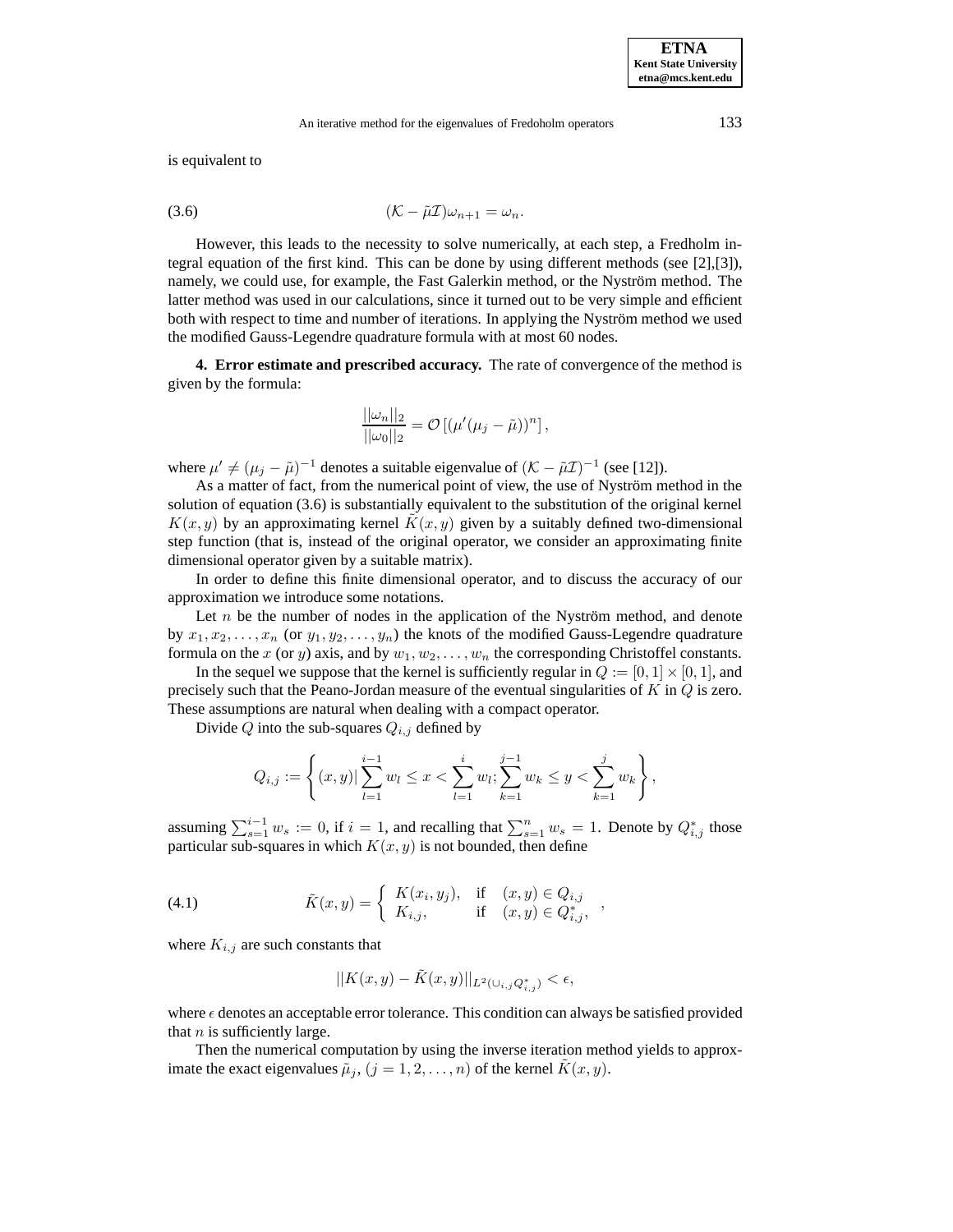In addition, by using the well known Aronszajn Theorem (see e.g. [5]), it is possible to find an upper bound for the absolute error  $|\mu_j - \tilde{\mu}_j|$ , which is given simply, for every j, by the estimate

$$
|\mu_j - \tilde{\mu}_j| \leq ||K(x, y) - \tilde{K}(x, y)||_{L^2(Q)}.
$$

Then, in order to find an approximation  $\tilde{\mu}_j$  which is exact, with respect to the corresponding  $\mu_i$ , up to the p-th digit, it is sufficient to increase n (and eventually to use adaptive composite quadrature formulas, increasing the number of knots close to the singularities) in such a way that the further inequality  $||K(x,y) - K(x,y)||_{L^2(Q)} < .5 \times 10^{-p}$  holds true.

This can always be done, and permits to control the error of our approximation, independently by the use of the orthogonal invariants method.

**5. Computation of the first few eigenvalues of a kernel considered by A.M. Ostrowski.** A.M. Ostrowski [10] considered the problem of finding the maximum value M of the functional,  $\forall \phi \in L^2(0,1)$ :

(5.1) 
$$
I(\phi) := \left[ \int_0^1 \phi^2(t) dt \right]^{-1} \int_0^1 \int_0^1 \left[ \frac{1}{x - y} \int_y^x \phi(t) dt \right]^2 dx dy.
$$

As a consequence of a theorem by A. Garsia, cited in the same article of A.M. Ostrowski, the preceding problem can be reduced to the computation of the greatest eigenvalue  $\mu_1$  of the positive compact operator, defined in  $L^2(0,1)$ 

(5.2) 
$$
\mathcal{K}\phi = \int_0^1 K(x,y)\phi(y)dy,
$$

where

(5.3) 
$$
K(x,y) = \begin{cases} 2\log \frac{x(1-y)}{x-y}, & \text{if } 0 \le y < x \le 1 \\ 2\log \frac{y(1-x)}{y-x}, & \text{if } 0 \le x < y \le 1. \end{cases}
$$

This problem was solved by G. Fichera and M.A. Sneider in a paper [6]. By a very accurate computation they have established the inequalities

1.2029315225711 <  $M = \mu_1$  < 1.202931525733.

They used the classical Rayleigh-Ritz method for the lower bounds, and the orthogonal invariants method to computing the upper bounds.

The computation of lower bounds for  $M$  was considerably simplified by A. Ghizzetti in [7] by using a basis of modified Legendre polynomials, instead of powers, in the application of the Rayleigh-Ritz method.

In the above mentioned paper [6] G. Fichera and M.A. Sneider deal with a more general framework with respect to the problem introduced by A.M. Ostrowski, considered also the problem of approximating the first few eigenvalues of the same operator (5.2) with kernel (5.3).

They have found these following results for the first five eigenvalues  $\mu_k$ ,  $k = 1, 2, 3, 4, 5$ :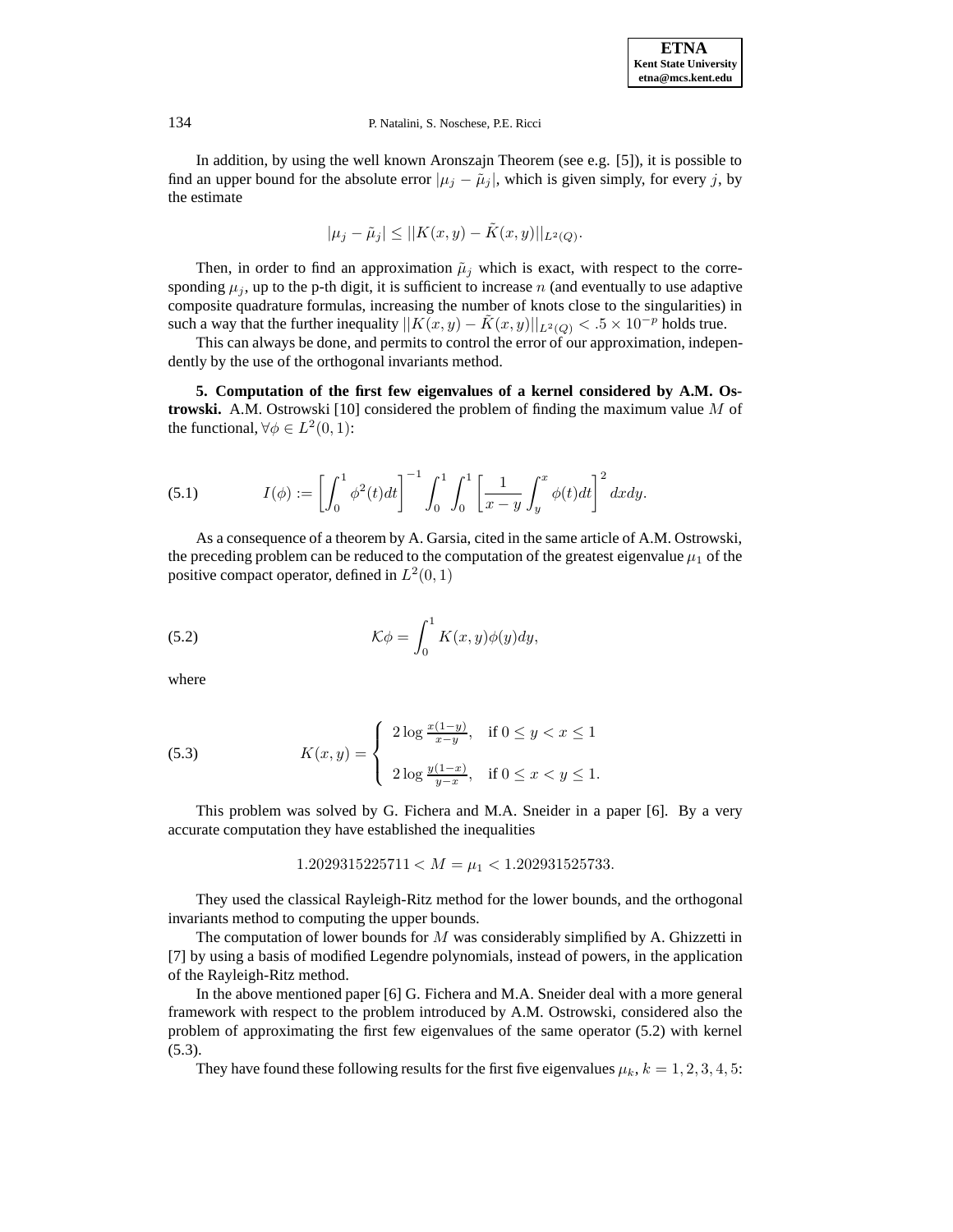**ETNA Kent State University etna@mcs.kent.edu**

| 1.202931525711 | $<$ $\mu_1$ $<$ | 1.202931525733 |
|----------------|-----------------|----------------|
| 0.729012156602 | $<$ $\mu_2$ $<$ | 0.740766       |
| 0.52709392618  | $<$ $\mu_3$ $<$ | 0.54902        |
| 0.4135343103   | $<$ $\mu_4$ $<$ | 0.44775        |
| 0.3407196076   | $<$ $\mu_5$ $<$ | 0.38842        |
|                |                 |                |

# Table I

In a earlier paper (see [9]), we applied the above mentioned method to obtain the first few correct digits of the eigenvalues of Table I.

The numerical results for the first five eigenvalues of the kernel (5.3) considered by A.M. Ostrowski were obtained by using a Turbo  $C^{++}$  program written by S. Delle Monache.

Starting from the secular equations considered by A. Ghizzetti in section 3 of his paper [7], we found (for  $n = 19$ ) an equation of order 20, whose first five roots, in decreasing order, are given by

> $\tilde{\mu_1} = 1.20293152571347$  $\tilde{\mu_2} = 0.72901215660725$  $\tilde{\mu_3} = 0.52709392620653$  $\tilde{\mu_4} = 0.41353431036983$  $\tilde{\mu_5} = 0.34071960754549.$

These values improve the Rayleigh-Ritz (lower) approximations of Table I, and can be considered as initial approximations  $\tilde{\mu}$  for the inverse iteration method.

Our results are contained in Table II.

| 0.34071960754549<br>0.345<br>$<$ $\mu$ <sub>5</sub> $<$ |  | 1.20293152571347<br>0.72901215660725<br>0.52709392620653<br>0.41353431036983 | $<$ $\mu_1$ $<$<br>$<$ $\mu_2$ $<$<br>$<$ $\mu_3$ $<$<br>$< \mu_4$ | 1.209<br>0.739<br>0.530<br>0.414 |
|---------------------------------------------------------|--|------------------------------------------------------------------------------|--------------------------------------------------------------------|----------------------------------|
|---------------------------------------------------------|--|------------------------------------------------------------------------------|--------------------------------------------------------------------|----------------------------------|

### Table II

Since we used a simple personal computer for the computation, we chose  $p = 2$ , and consequently we found only the first two correct decimal figures of the eigenvalues  $\mu_k$ ,  $(k =$ 1, 2, 3, 4, 5) of the given kernel. We want to point out that the very good approximation for the first eigenvalue which appears in Table I was obtained by G. Fichera and M.A. Sneider by using an IBM mainframe and 100 digits multiple precision arithmetic for computations, and, moreover, using the orthogonal invariants method they were able to find only the first correct decimal figure for the subsequent four eigenvalues of the operator  $K$ .

**6. Conclusion and Remarks.** The problem of computing the eigenvalues of second kind Fredholm operators is, in general, a very difficult subject. However, in case of a symmetric (or Hermitian) positive definite kernel (more generally for a positive definite compact operator) the problem can be treated by using the Rayleigh-Ritz method for the lower bound approximations, and Fichera's orthogonal invariants method for computing the upper bounds.